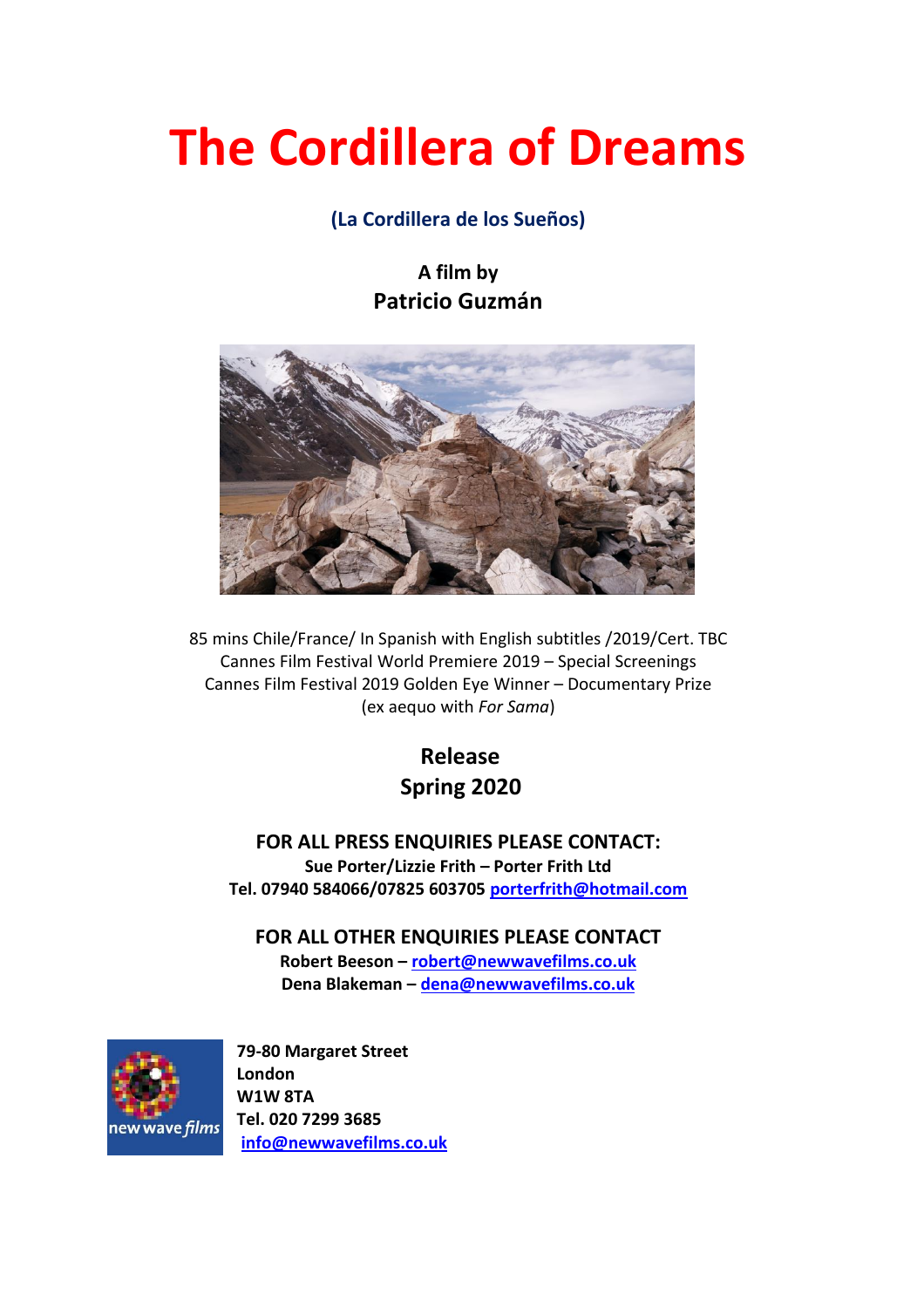## **SYNOPSIS:**

*"In Chile, when the sun rises, it had to climb hills, walls and peaks before reaching the*  last stone of the Cordillera. In my country, the Cordillera is everywhere. But for the *Chilean citizens, it is an unknown territory. After going North for Nostalgia for the Light and South for The Pearl Button, I now feel ready to shoot this immense spine to explore its mysteries, powerful revelations of Chile's past and present history."* 

Patricio Guzmán

Patricio Guzmán has lived outside of Chile for 46 years but constantly returns to chronicle the country's contemporary history following the coup d'état and relentless dictatorship years. The coup established a new economic model, an institutional structure from which the country has taken years to recover. Guzmán journeys through the Cordillera, which he believes witnessed events that were hidden from Chile's citizens. His narration accompanies aerial shots of the snowy panorama. But his Andes are not just an impassive mountain range: the route along its peaks also serves as a reconstruction of Chile's history and an attempt at finding lost memory.

The film's second half pays tribute to cameraman, Pablo Salas, who remained in Chile after the Pinochet coup to film protests and oppression. Salas' archive – which Guzmán describes as a fragile and extraordinary treasure – represents the necessity for documentation and memory. These have been Guzmán's guiding principles ever since he made *The Battle of Chile* some four decades ago.

#### **Further information and downloads [here](http://www.newwavefilms.co.uk/view-film-detail.html/?viewListing=MjAy&cat=1)**



#### **Photo set can be downloaded here [here](https://we.tl/t-x8yQx5Ikb2)**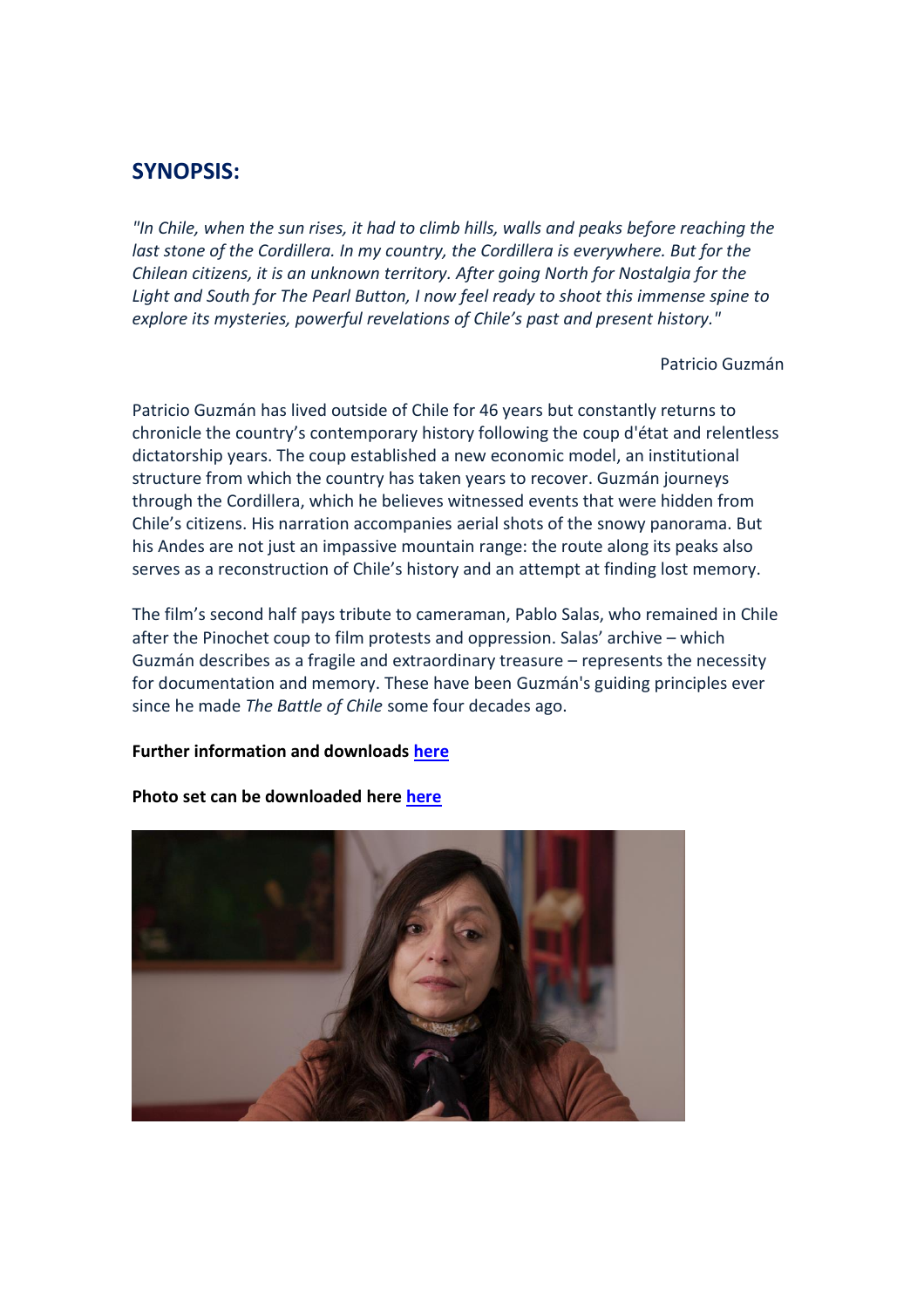

## **CREW**

| Screenplay and direction | Patricio GUZMÁN                                                 |
|--------------------------|-----------------------------------------------------------------|
| Production               | Renate SACHSE - Atacama Productions (France)                    |
| Co-producers             | Olivier PERE, Rémi BURAH, Fabrice PUCHAULT - ARTE France Cinéma |
|                          | Eric LAGESSE - Sampek Productions                               |
|                          | Alexandra GALVIS - Market Chile                                 |
| Photography              | Samuel LAHU                                                     |
| Additional photography   | Pablo SALAS                                                     |
| Editing                  | Emmanuelle JOLY                                                 |
| Sound                    | Alvaro SILVA WUTH, Aymeric DUPAS, Claire CAHU                   |
| Music                    | Miranda & Tobar                                                 |
| Line producer            | Benjamin LANLARD                                                |
| With the support of      | Centre National du Cinéma et de l'Image Animée                  |
|                          | Région Île-de-France                                            |
|                          | Consejo Nacional de las Culturas, las Artes y el Patrimonio     |
|                          | Trigon-film                                                     |
|                          | $CINE +$                                                        |
|                          |                                                                 |

85 mins Chile / France / 2019 / 1.85 / 5.1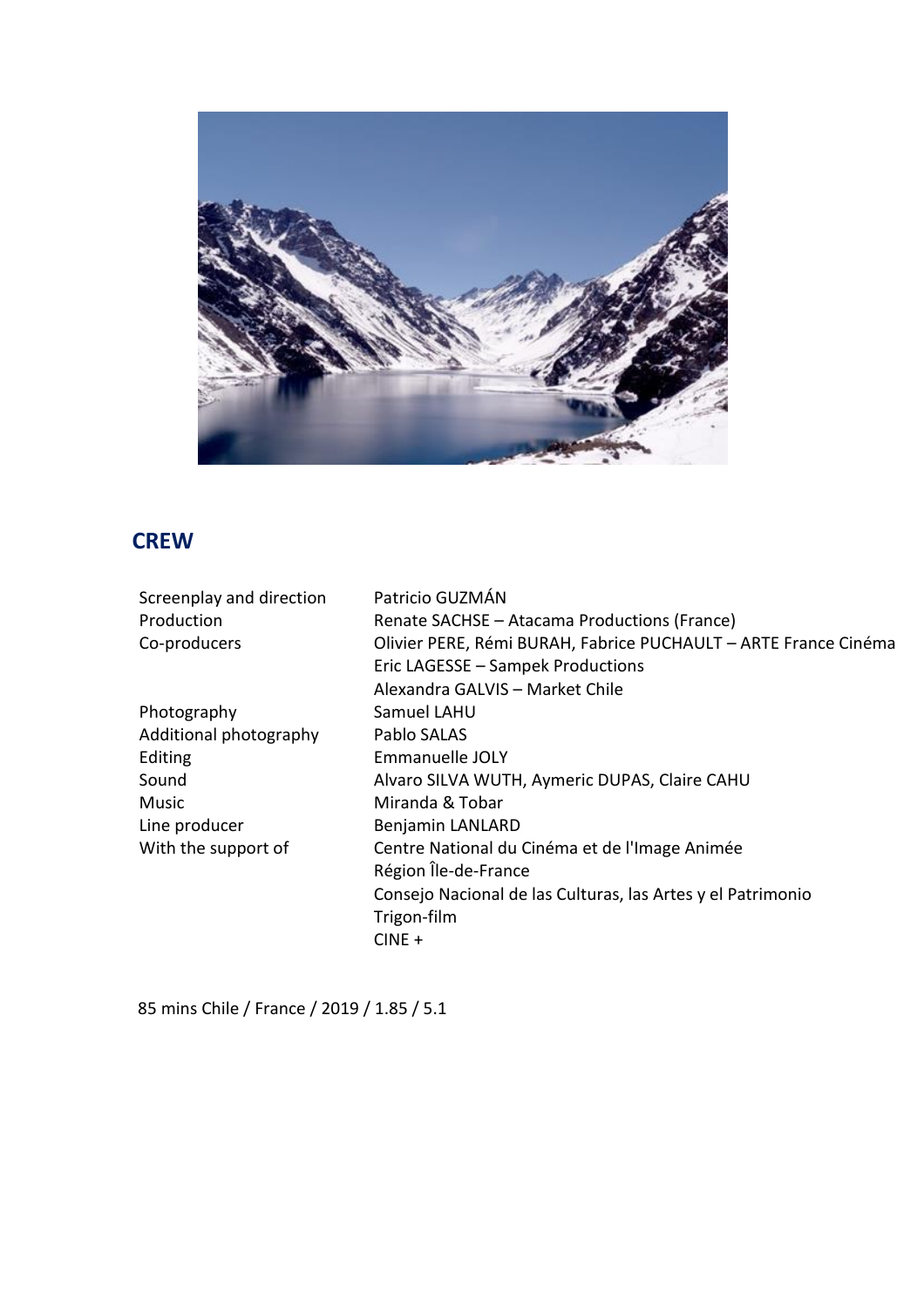## **PATRICIO GUZMÁN**



Patricio Guzmán was born in 1941 in Santiago de Chile. He studied at the Official School of Film Art in Madrid. He has dedicated his career to documentary filmmaking. His films have been screened in many festivals and have gained international recognition.

From 1972 to 1979, he directed *The Battle of Chile*, a five-hour-long trilogy on Salvador Allende's government and its downfall. This film laid the foundation for his work as a director. The North American periodical CINEASTE described it as "one of the ten best political films in the world".

After Pinochet's coup, Guzmán was arrested and spent two weeks in the National Stadium, where he was subjected to mock executions several times. In 1973 he left Chile and moved to Cuba, then to Spain and France, although he remains deeply attached to his country and its history.

He chairs the Santiago International Documentary Film Festival (FIDOCS), which he founded in 1997. *The Cordillera of Dreams*, to be shown in the official selection at the 2019 Cannes Film Festival, is the last part of a trilogy also composed of *[Nostalgia for](http://www.newwavefilms.co.uk/view-film-detail.html?viewListing=NjY=)  [the Light](http://www.newwavefilms.co.uk/view-film-detail.html?viewListing=NjY=)* (Cannes 2010) and *[The Pearl Button](http://www.newwavefilms.co.uk/view-film-detail.html?viewListing=MTMy)* (Berlin 2015). Both films were also released by New Wave.

## **FILMOGRAPHY**

- **2019** The Cordillera of Dreams
- **2015** The Pearl Button
- **2010** Nostalgia for the Light
- **2005** Mon Jules Verne
- **2004** Salvador Allende
- **2001** The Pinochet Case
- **1997** Chile, the Obstinate Memory
- **1995** The Barriers of Solitude
- **1992** The Southern Cross
- **1987** En Nombre de Dios
- **1983** La Rosa de los Vientos
- **1972-79** The Battle of Chile I-II-III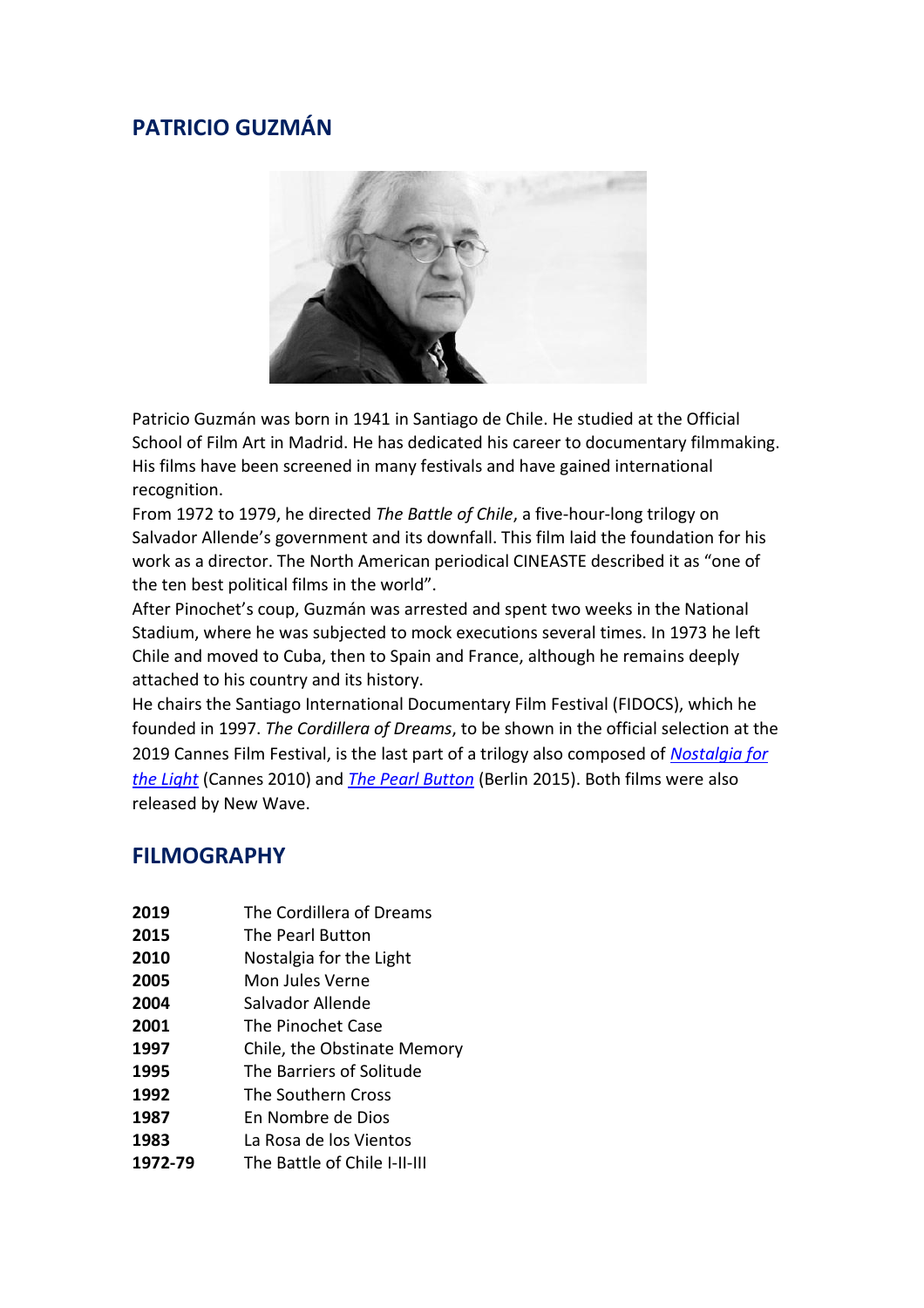## **DIRECTOR'S STATEMENT**

In February 2015, my documentary *The Pearl Button* was screened at the Berlin Film Festival and won the Silver Bear. A few months later, I showed the film in Chile as part of the FIDOCS (the documentary festival that I created twenty-two years ago in Santiago). I was really astonished by the way it was received there.

I had prepared a long list of arguments to defend the film. I was used to my documentaries sparking off controversy because they deal with Pinochet's coup. The truth is, the general public does not want to hear about the missing, about the people who were killed or tortured because of the dictatorship, or about political prisoners. But this time, I did not need to justify the intention of the film. The audience was more interested and open than ever. *The Pearl Button* ran for a really long time in Santiago movie theatres and was seen by thousands of people.

Shortly after that, the Chilean Ministry of Education even acquired copies of my other films to show them in universities, high schools and middle schools. My country, which I thought was "memoryless", was starting to look into its past. It was getting out of its amnesia, dusting off the texts about its own history. I also realised that the new generation was much more interested in the fate of prisoners, victims of firing squads or exile.

Does it mean that repression, which has lasted for decades, has now become a trending topic? This is still new to me, and it has changed my relationship with my native land, which I have been exploring in my work for more than forty years. Actually, it has even transformed my perspective on *The Cordillera of Dreams* – the final part of a trilogy that I started ten years ago, with *Nostalgia for the Light* and *The Pearl Button*.

It helped the very meaning of the film to take shape. Of course, the film still deals with the clash between men, cosmos and nature. But this gigantic mountain range, which is at the heart of the project, has for me become a metaphor of the immutable, of what we have left, what still lives within us, when we think that all is lost. Diving into the Cordillera makes me dive into my memories. As I look at its steep summits, or plunge into its deep valleys, I begin an introspective trip that might partly reveal the secrets of my Chilean soul.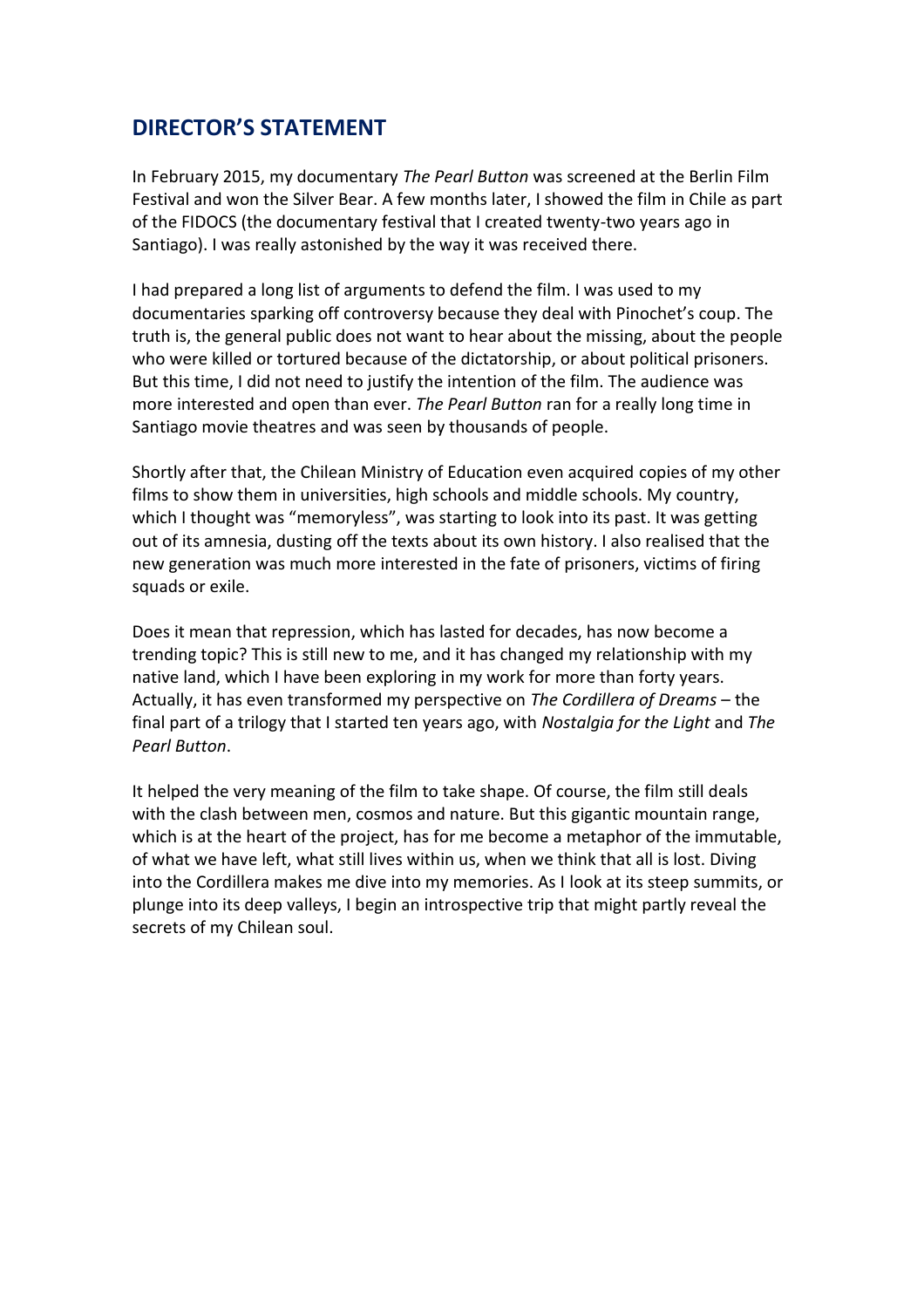#### **FRANCISCO GAZITÚA** *Sculptor*



He lives in his workshop at the foot of the Andes, at the heart of the mountains, where he works with stone and metal.

# **VICENTE GAJARDO**

*Sculptor* 



In his family's quarry, he extracts stone and carves it to create a piece of art. The mountain rock is his raw material.

#### **PABLO SALAS** *Director*



Always with a camera in tow, he has been relentlessly filming since the 1980s. His films capture the acts of violence of the Pinochet regime and the jolts of contemporary Chile.

#### **JORGE BARADIT** *Writer*



A successful writer of fiction and history books, he notably wrote a series of books that offer a reflection on the recent history of Chile.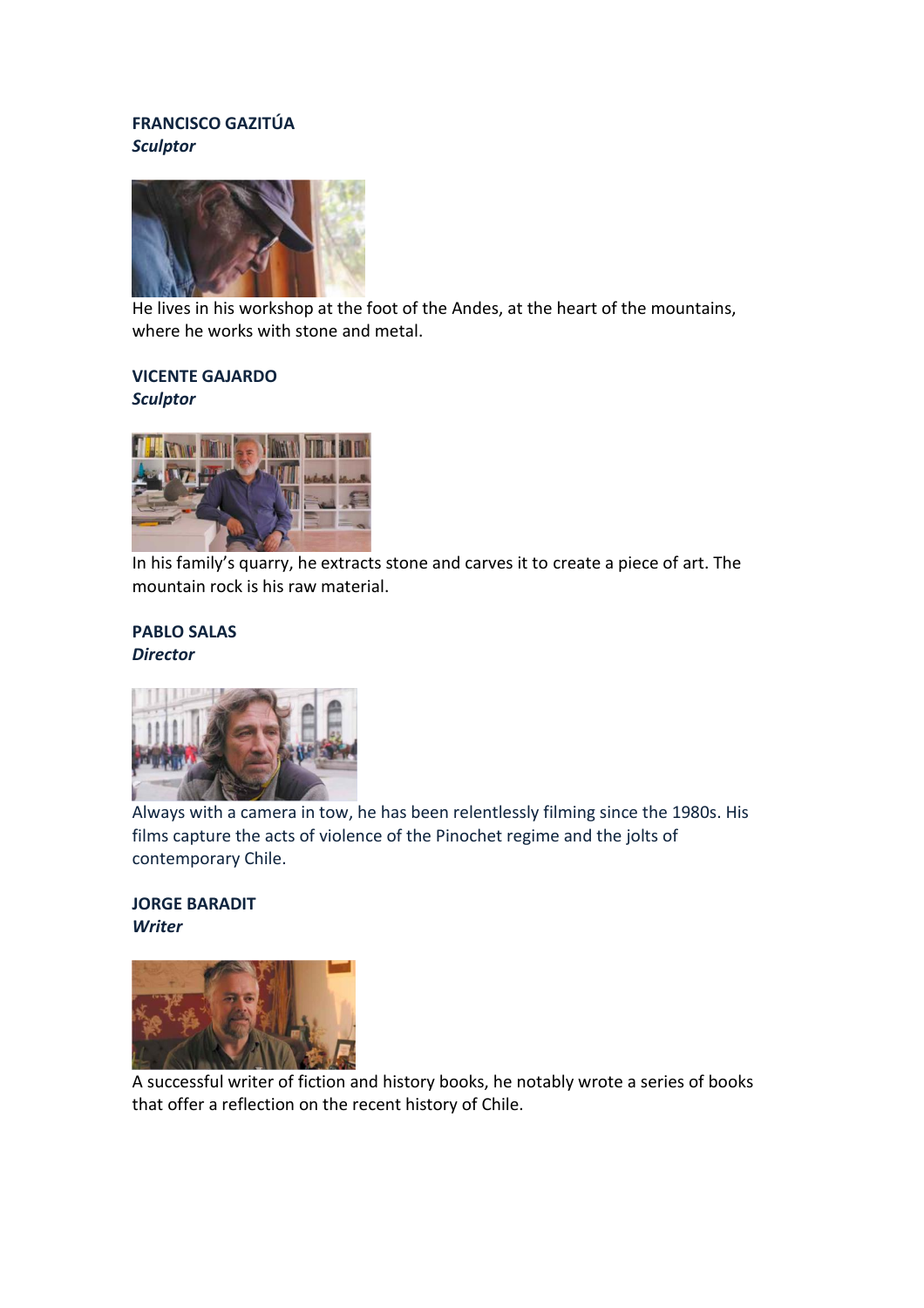## **CHILE – DATES**

- **1969** Salvador Allende runs for president with a radical programme.
- **1970** Allende is elected with 36% of the votes. He nationalises mines extracting copper, nitrate and other raw materials from the desert. In Stockholm, Pablo Neruda receives the Nobel Prize.
- **1972** As a consequence of the revolutionary government, Chilean society is divided. Part of it approves of Allende's reforms, while the other rejects them. The country is in turmoil over the threat of civil war. Nixon and Kissinger use all their power to make the Chilean economy collapse.
- **1973** Allende's coalition wins 43.4% of the votes at the legislative elections. The right wing and the army reply with a coup. Allende dies at the presidential palace. With the support of the United States, Pinochet rises to power for the next 18 years.
- **1980** The regime instates a new political constitution dedicated to economic neoliberalism. Massive protests against Pinochet begin. First human cost of the dictatorship: 3,000 people killed or missing, 35,000 people tortured, 800 secret prisons, 3,500 civil servants in charge of repression, 1 million exiles.
- **1986** Pinochet survives an assassination attempt by a left-wing armed group. Halley's comet travels across the Chilean sky.
- **1988** Pinochet's attempts at a plebiscite to legitimise his government ends with his significant defeat. He has to step down two years later. He remains Commander in chief of the army and proclaims himself "senator-for-life".
- **1990** Christian Democrat, Patricio Aylwin, is elected first President of the Political Transition.
- **1998** Pinochet is arrested by international justice in London. He is charged with crimes of genocide, terrorism and torture.
- **1999** Pinochet goes back to Santiago de Chile after being held for 500 days in the UK. Socialist Michèle Bachelet becomes the first female President of Chile.
- **2006** In the United States, Pinochet's 25 bank accounts are discovered, with 28 million dollars stolen from the Chilean public treasury. Pinochet dies in Santiago without ever facing trial.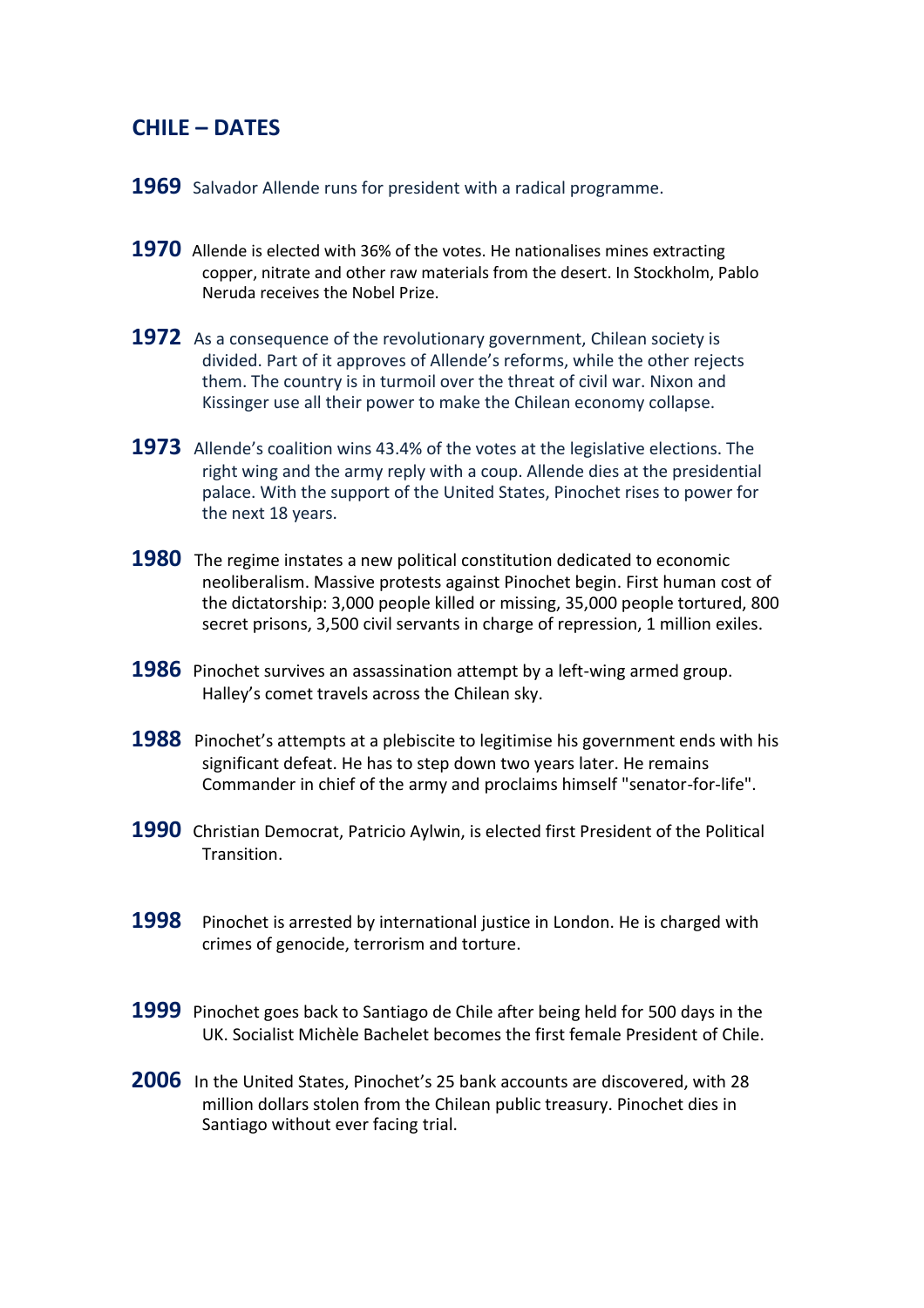- **2010** Right-wing candidate, Sebastián Piñera, wins the presidential election. An 8.8 magnitude earthquake devastates the south of Chile. It is one of the five strongest earthquakes ever recorded in the history of mankind.
- **2014** Michèle Bachelet is elected President of Chile for the second time.
- 2018 Sebastián Piñera is elected President of Chile for the second time.



## **INTERVIEW WITH THE DIRECTOR**

#### **By ELISABET CABEZA [\(SCREENDAILY\)](https://www.screendaily.com/features/the-cordillera-of-dreams-director-patricio-guzman-discusses-the-new-generation-of-documentary-filmmakers/5139766.article)**

#### *Why did you choose to focus on the mountains to talk about Santiago?*

The mountain range is a huge wall that surrounds the city. If you live there, your life is shaped by the city and that mountain range with hills that are thousands of feet high. It's a good leitmotif to talk about what happens in Chile, because those rocks have witnessed everything. It would be great if we could talk to the mountains but since that is impossible, I film them and try to read what our lives look like from up there. There's nothing that defines Santiago better.

#### *Did you feel you needed the distance of the years gone by and your exile to get a better perspective on your country and your memories?*

Yes, indeed. Since the coup, I have spent more than half of my life out of Chile. I have lived in Madrid, France and Cuba, but the memory of your homeland, where you are born, is something nothing can erase. It's linked to a formative stage in your life, when you are building your personality. The heart of who I am is rooted in Chile and